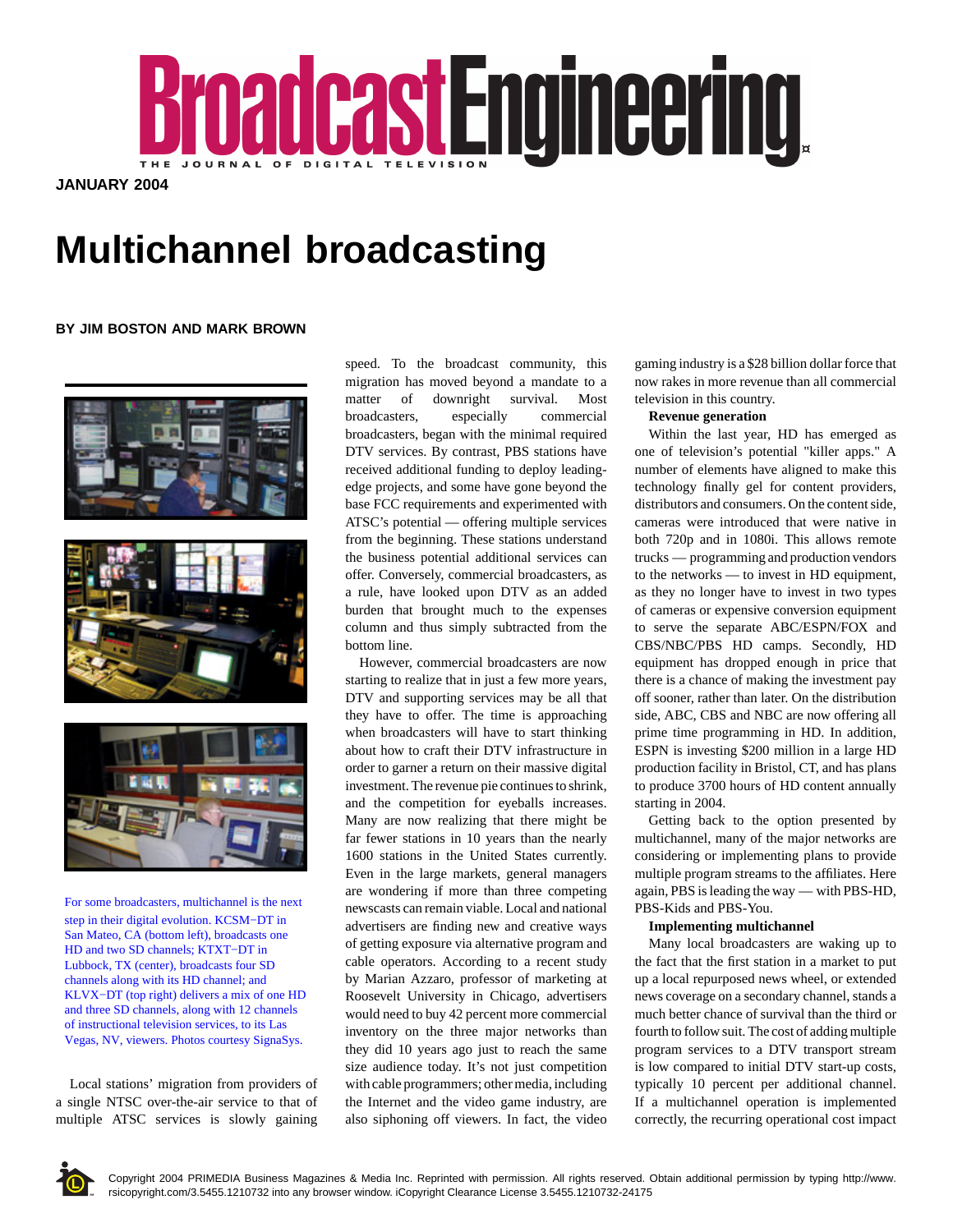

Figure 4. In multichannel broadcasting, a large part of the master control operator's job is reacting to system faults, and keeping program logs up−to−date across channels. Click here to see an enlarged diagram.

is also low — it typically requires the same level of human resources as a single-channel operation.

A benefit of multichannel operation is that it allows for cross-market penetration. If your newscast is to be cannibalized by someone, you might as well do it — thus conserving your views and advertising revenue.

Let's define the term "multicasting" as multichannel ATSC broadcasting that effectively and efficiently manages and integrates several services.

Figure 1 illustrates an ATSC multichannel environment. There are a number of considerations involved in the deployment of a multichannel facility. Additional services do not necessarily require more staff, but often do require changes in operational duties. Therefore, workflow and other operational impacts will have to be considered. Changes to infrastructure also need to be considered carefully — including the topology, redundancy, failover capabilities and fault isolation required to successfully apply the technology to meet your station's business goals.

An important aspect of multichannel operation is that the application processes involved need to be more collaborative and cohesive. Automation, typically driven from traffic, now must control ATSC encoder/muxing elements to change their service profiles (i.e. encoder status and limits, bandwidth to service allocation, etc.). Multiple traffic logs and dynamic PSIP tables must also be kept in coordination so that programming reflects information contained in appropriate PSIP text tables. This coordination can become cumbersome with certain types of live

programming, such as sporting events that don't run their scheduled length.

#### **Making the switch**

As Figure 2 depicts, television stations commonly follow a three-phase migration path when converting from single-channel NTSC to full-service ATSC. Most stations have undergone the first phase of the evolution the air phase. This entails nothing more than updating the necessary transmission food chain and encoder/mux, some simple ATSC monitoring at master control, and some acquisition equipment to pass through their network's digital feed. Some large-market stations have also undergone the second phase — the plant phase. Here the migration to "digital" is extended through the rest of the plant's infrastructure, including extended switching and enhanced branding. The third phase — the enhancement phase — is the final leap into the full possibilities of ATSC. Here additional channels, along with HD production and datacasting, might be thrown into the mix.

A number of new issues arise with the implementation of additional channels, including how to handle EAS and closed captioning (see Figure 3 for a typical multichannel conceptual). First, the FCC requires that all major ATSC program services carry required emergency alerts. So the infrastructure to insert the alert needs to be in place for each program, even if additional program streams are simply a "pass-through," or a series of clips from a server. Usually the same device that handles that chore also inserts logos and, potentially, enhanced branding. Seldom do these additional channels have their own master control infrastructure. Some multichannel facilities drop only a single instance of a master control switcher into a specific program path that requires transitions more complex than a simple cut; otherwise a router crosspoint is used to select sources. Other approaches include integrating switching and possibly branding in each program path to embellish the content's look and feel.

Closed captioning is another implementation issue facing local multichannel providers. This is typically not a problem with most SD streams, because closed captioning information is still carried along in the vertical interval or ancillary data space. But there is no standard for doing the same thing in HD. Although there is a standard for embedding serial data into the ancillary data space of a SMPTE 292 stream (SMPTE 334), it is not closed captioning-specific, and not all encoders support extracting the data. Plus, the standards for baseband captioning are different: EIA-608 for SD (SMPTE-59) at 960 baud, and EIA-708 for HD at 9600 baud. There are devices that extract closed captioning from an SD signal and embed the resulting EIA-608 data into an EIA-708 data field, this is commonly done in new encoders. The resulting data can also be interfaced to the ATSC encoder.

Soon additional issues will face the broadcaster, including the Broadcast Flag, and audio metadata issues such as dial norm and Dynamic Range Control (DRC). Newly deployed multichannel systems should take these issues into consideration.

Multichannel broadcasting presents a considerable change in master control operators' primary duties. A master control operator's job migrates from switching feeds to air to keeping a system on air. Under these new requirements, operators will primarily react to systemic faults, rather than actively switch between sources. They react to changes that have occurred in one program log that will need to ripple across other logs. (See Figure 4.) Monitoring multiple programs' health can consume a fair amount of the operator's time.

In support of fault isolation, multi-image displays with integrated alarming and status elements will be needed to aid the operator in isolating subsystem faults and returning programming to air. In addition, more sophisticated methods of automatically trapping system faults are now available. These include integrated stream probes that monitor signal status and, as necessary, provide alarming information along the entire signal path via a visual display. These probes allow an operator to see streaming thumbnails of actual video and audio information, which

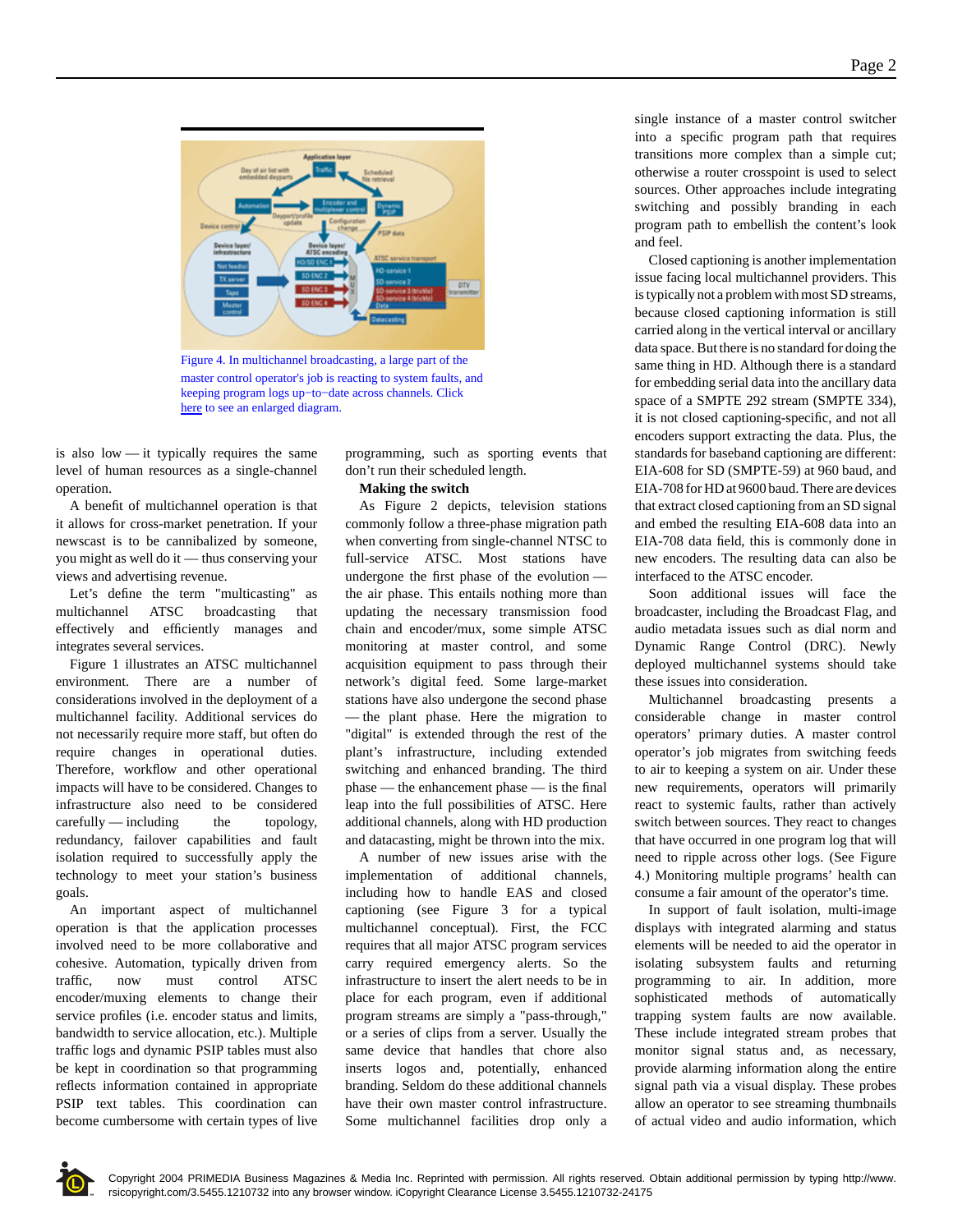

Figure 3. In this conceptual drawing of a multichannel operation, the left side of the physical layer shows legacy infrastructure, while the right side shows the ATSC food chain necessary to support multiple feeds. The dotted lines show interaction between master control and switching and branding, and routing functions. Click here to see an enlarged diagram.

can be displayed on an HTML Web page as a simple system concept, or even on a multiimage display wall. Because this approach uses Web-based technologies, remote personnel can also gain access and monitor system status. In addition, broadcasters are employing a slew of generic and more television-specific SNMP applications, long used by the telcos to spot problems across farflung networks. SNMP applications allow for simple checks such as for video continuity; active video presence; EDH errors; audio discrepancies, including volume, phase and balance; and metadata problems such as with closed captioning and PSIP.

In multichannel infrastructures, the human and software processes that comprise the application layer need to work much more collaboratively. This collaboration, rather than the signal flow, defines workflow in today's station. Implementing a workflow-based multichannel operation will enable broadcasters to benefit by delivering a broader range of services more effectively.

*Jim Boston is senior director of technology, and Mark Brown is CTO, for SignaSys*.

**Home — Back to the top — Write us**